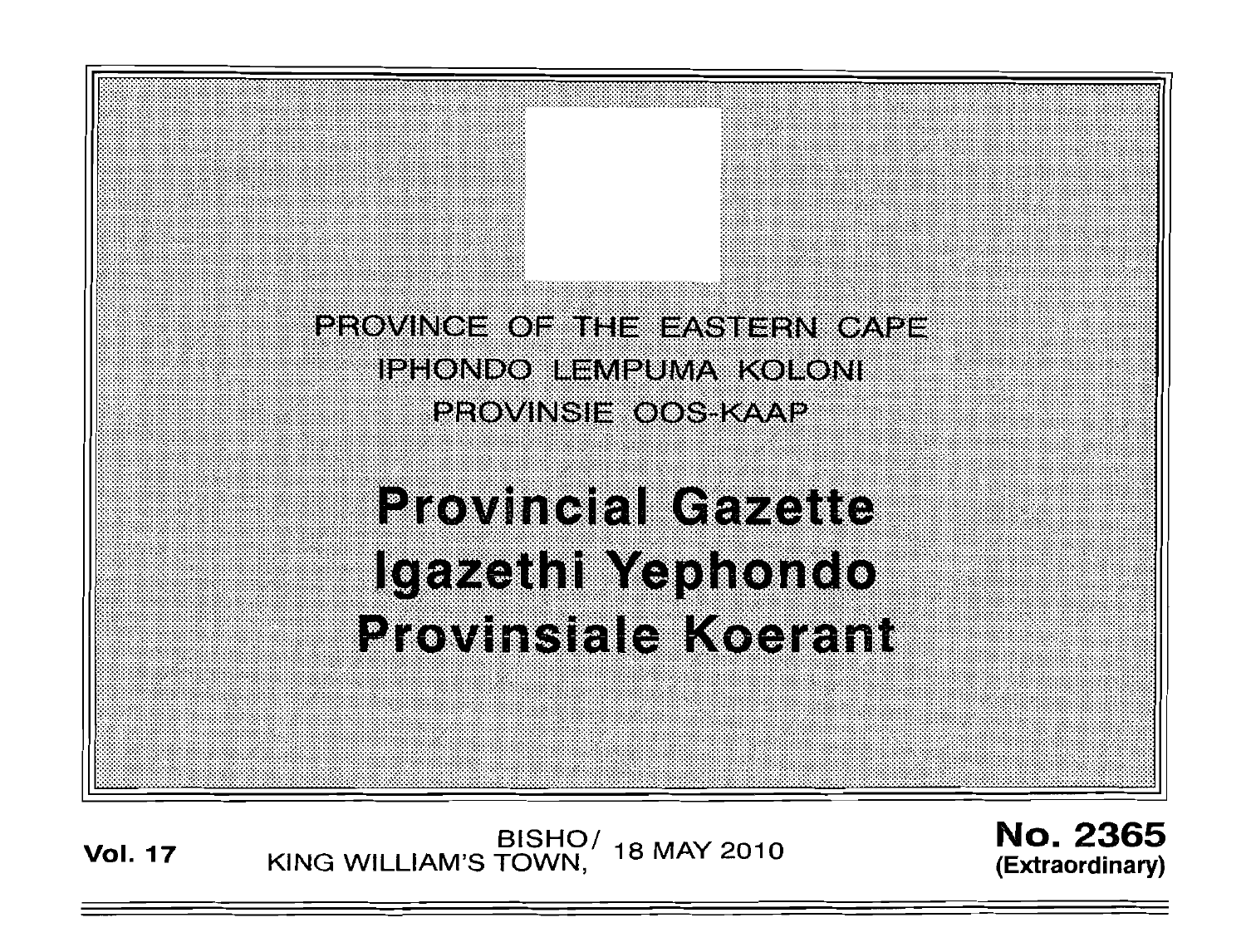### IMPORTANT NOTICE

The Government Printing Works will not be held responsible for faxed documents not received due to errors on the fax machine or faxes received which are unclear or incomplete. Please be advised that an "OK" slip, received from a fax machine, will not be accepted as proof that documents were received by the GPW for printing. If documents are faxed to the GPW it will be the sender's responsibility to phone and confirm that the documents were received in good order.

Furthermore the Government Printing Works will also not be held responsible for cancellations and amendments which have not been done on original documents received from clients.

| <b>CONTENTS • INHOUD</b> |                       |             |                |
|--------------------------|-----------------------|-------------|----------------|
| No.                      |                       | Page<br>No. | Gazette<br>No. |
|                          | <b>GENERAL NOTICE</b> |             |                |
|                          |                       | 3           | 2365           |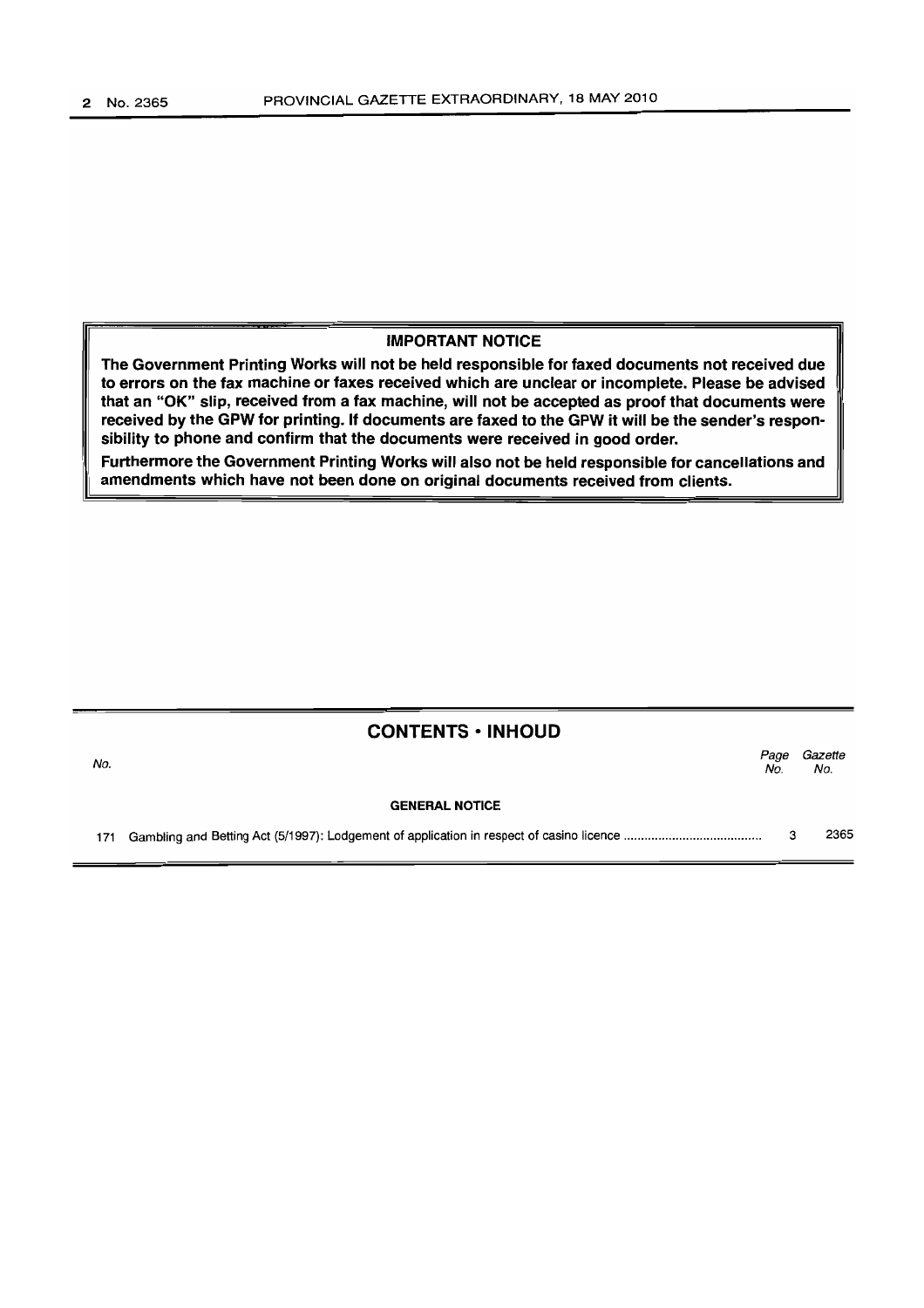# **GENERAL NOTICE**

### **NOTICE 171 OF 2010**

## **GAMBLING AND BETTING ACT, 1997 (EASTERN CAPE) (ACT 5 OF 1997) (as amended)**

## **NOTICE OF LODGEMENT OF APPLICATION IN 'RESPECT OF CASINO LICENCE**

**NOTICE IS HEREBY GIVEN** that applications in respect of a casino licence, particulars of which are set out in the Schedule hereunder, have been lodged with the Eastern Cape Gambling and Betting Board.

The applications may be inspected by any person at the offices of the Board at the ECGBB Building, Quenera Park, Quenera Drive, Beacon Bay, East London and at the offices of the Acting Municipal Manager, Dr L Zitha, Buffalo City Municipality, 10<sup>th</sup> Floor Trust Centre Building, East London.

Any objections, petitions or representations shall be lodged with the Chief Executive Officer of the Board within one month of the date of publication of this notice.

All objections and comments shall specify: the application to which the objection or comment relates; the grounds on which the objection is founded; in the case of comment, full particulars and facts in substantiation thereof: the name, address, telephone and fax number of the objector or person making the comment and a statement whether the objector or person making the comment wishes to make oral representations when the application is heard.

A person lodging representations may show cause why the Board may determine that his or her identity should not be divulged.

The under-mentioned figures used in brackets in the Schedule have the following meanings:

- (1) The name and address of the applicant;
- (2)  $\equiv$ If the applicant is a company or other corporate body, the names of all persons who have a financial or other interest of 5% or more in the applicant;
- (3)  $\equiv$ In the case of a company, the initials and surnames of all directors of the company;
- (4)  $\equiv$ The type of licence applied for;
- (5) The address of the premises from which the applicant intends to operate.

**RM ZWANE CHIEF EXECUTIVE OFFICER EASTERN CAPE GAMBLING AND BETTING BOARD ECGBB Building Quenera Park Quenera Drive Beacon Bay EAST LONDON** 



## **SCHEDULE - ZONE 2**

**(A)** (1) Tsogo Sun Emonti (Proprietary) Limited (1998/017777/07), t/a Hemingways Casino, 3<sup>rd</sup> Floor Palazzo Towers East, Montecasino Boulevard, Fourways, 2055. (2) Tsogo Sun Gaming (Pty) Ltd; Ritztrade 159 (Pty) Ltd t/a Efusini Consortium; SN Leisure Investments (Pty) Ltd; Tsogo Sun Holdings (Pty) Ltd; Tsogo Investment Holding Company (Pty) Ltd; Fabcos Investment Holdings Limited; Johnic Holdings Limited; Hosken Consolidated Investments Limited; South African Clothing & Textile Workers Union; SABSA Holdings (Pty) Ltd; SABMilier Finance BV (Netherlands); SABMiller Holdings Limited (UK) SAB Miller pic; Altria Group Inc.; Quickstep 33 (Pty) Ltd; SS Ntsaluba.

(3) RA Collins; BN GWiii(Alternate); JA Mabuza; SM Madala; TF Mosololi; SS Ntsaluba; MJD Page; SM Tanana.

(4) Application for Casino Licence.

(5) Remainder of Erf 39720 (a portion of Erf 5410), East London.